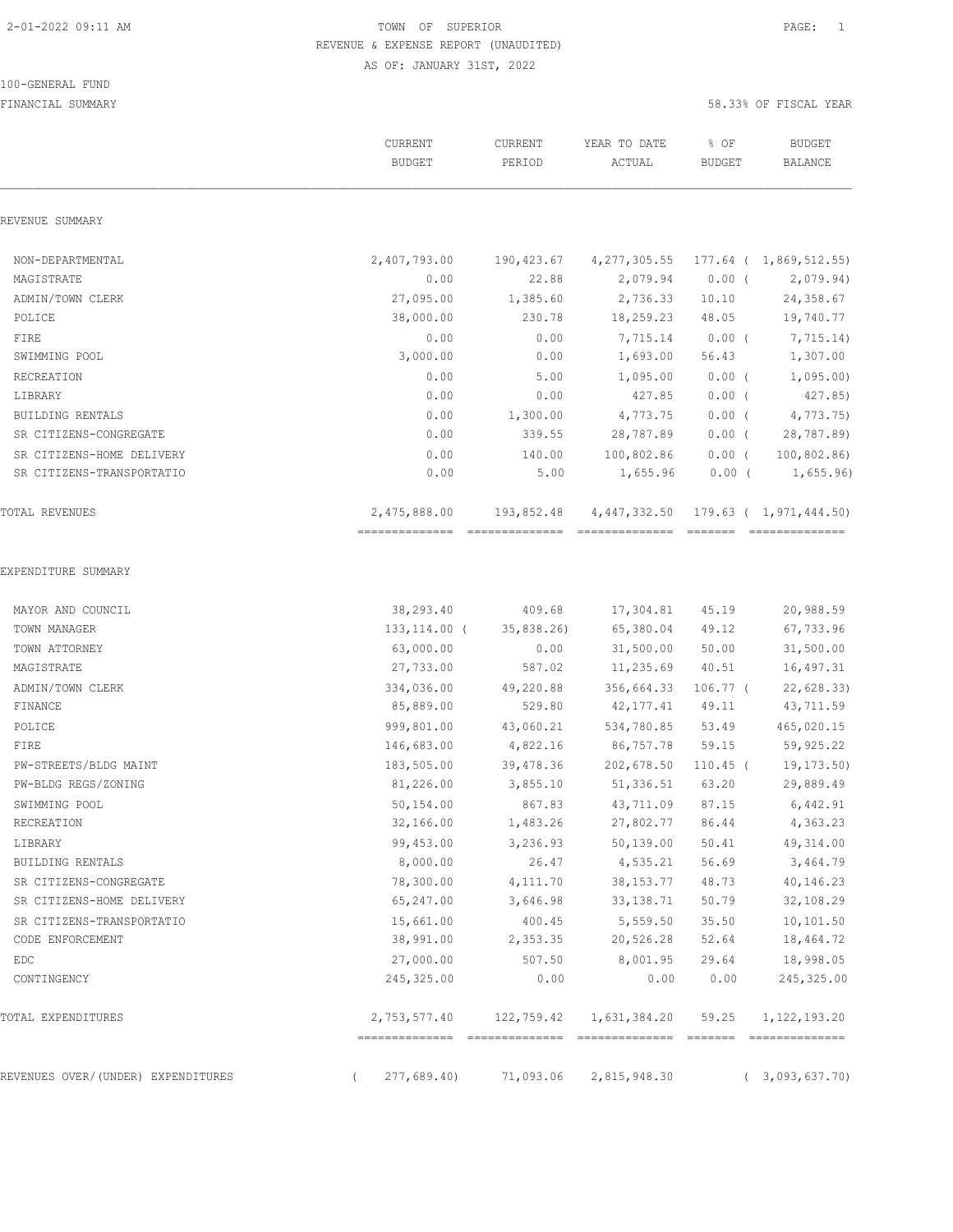|                                    | CURRENT<br><b>BUDGET</b> | CURRENT<br>PERIOD         | YEAR TO DATE<br>ACTUAL | % OF<br><b>BUDGET</b> | <b>BUDGET</b><br><b>BALANCE</b> |
|------------------------------------|--------------------------|---------------------------|------------------------|-----------------------|---------------------------------|
| REVENUE SUMMARY                    |                          |                           |                        |                       |                                 |
| NON-DEPARTMENTAL                   | 11,466.00                | 60.00                     | 780.00                 | 6.80                  | 10,686.00                       |
| TOTAL REVENUES                     | 11,466.00                | 60.00                     | 780.00                 | 6.80                  | 10,686.00                       |
| EXPENDITURE SUMMARY                |                          |                           |                        |                       |                                 |
| NON-DEPARTMENTAL                   | 19,681.00                | 7,609.19                  |                        | 71,710.81 364.37 (    | 52,029.81)                      |
| TOTAL EXPENDITURES                 | 19,681.00                | 7,609.19                  |                        | 71,710.81 364.37 (    | 52,029.81)                      |
|                                    |                          |                           |                        |                       |                                 |
| REVENUES OVER/(UNDER) EXPENDITURES |                          | $8,215.00$ ( $7,549.19$ ( | 70,930.81)             |                       | 62,715.81                       |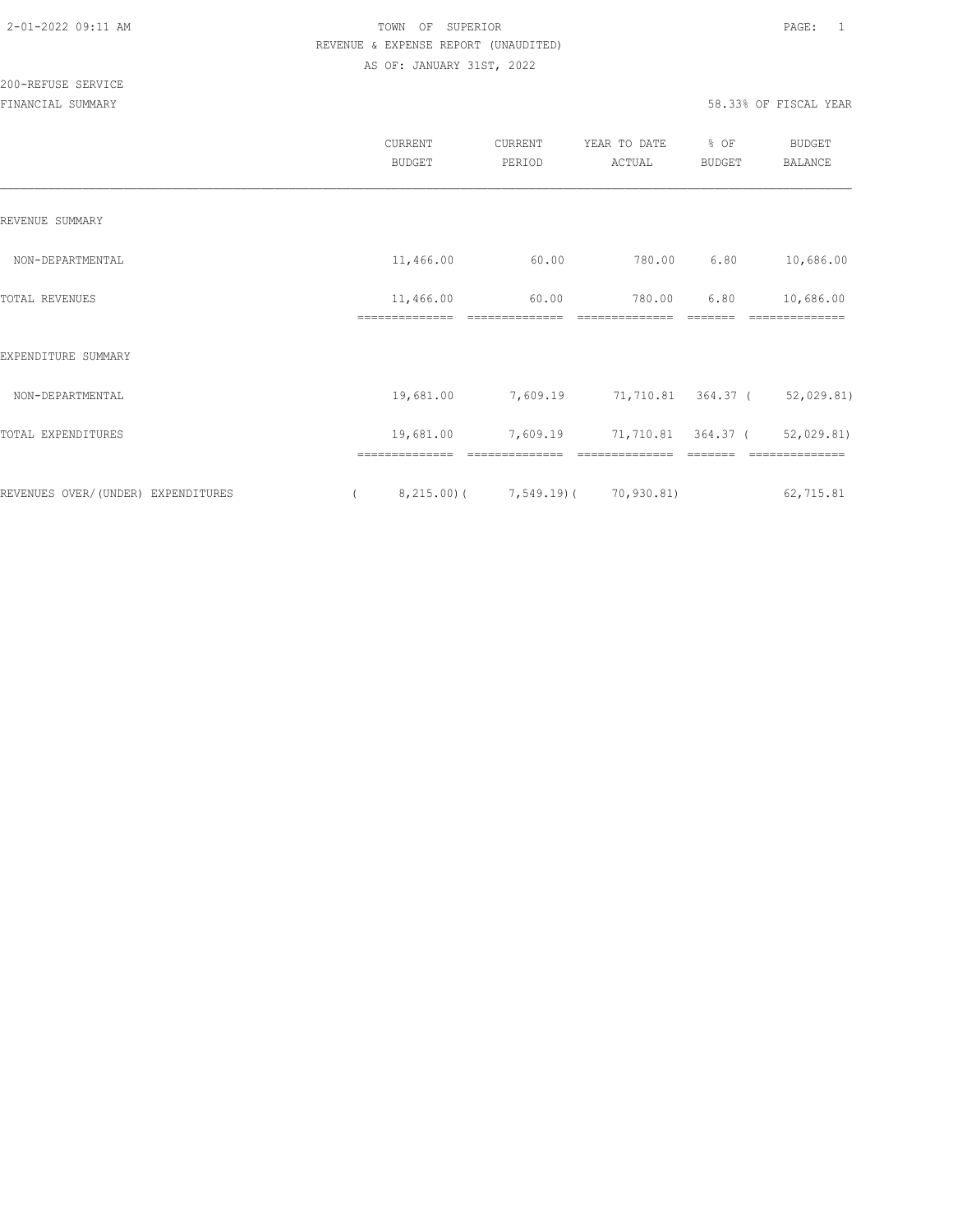#### 210-SEWER

|                                    | CURRENT<br><b>BUDGET</b>     | CURRENT<br>PERIOD                     | YEAR TO DATE<br>ACTUAL       | % OF<br>BUDGET | <b>BUDGET</b><br><b>BALANCE</b> |
|------------------------------------|------------------------------|---------------------------------------|------------------------------|----------------|---------------------------------|
| REVENUE SUMMARY                    |                              |                                       |                              |                |                                 |
| NON-DEPARTMENTAL                   | 477,900.00                   | 43,284.00                             | 275,528.60 57.65             |                | 202,371.40                      |
| TOTAL REVENUES                     | 477,900.00<br>============== | 43,284.00<br>==============           | 275,528.60<br>============== | 57.65          | 202, 371.40<br>==============   |
| EXPENDITURE SUMMARY                |                              |                                       |                              |                |                                 |
| NON-DEPARTMENTAL                   |                              | 445,697.00 18,943.03 222,823.09 49.99 |                              |                | 222,873.91                      |
| TOTAL EXPENDITURES                 | 445,697.00                   | 18,943.03                             | 222,823.09 49.99             |                | 222,873.91                      |
|                                    | ==============               | ==============                        | ==============               |                | ==============                  |
| REVENUES OVER/(UNDER) EXPENDITURES | 32,203.00                    | 24,340.97                             | 52,705.51                    |                | 20, 502.51)<br>$\left($         |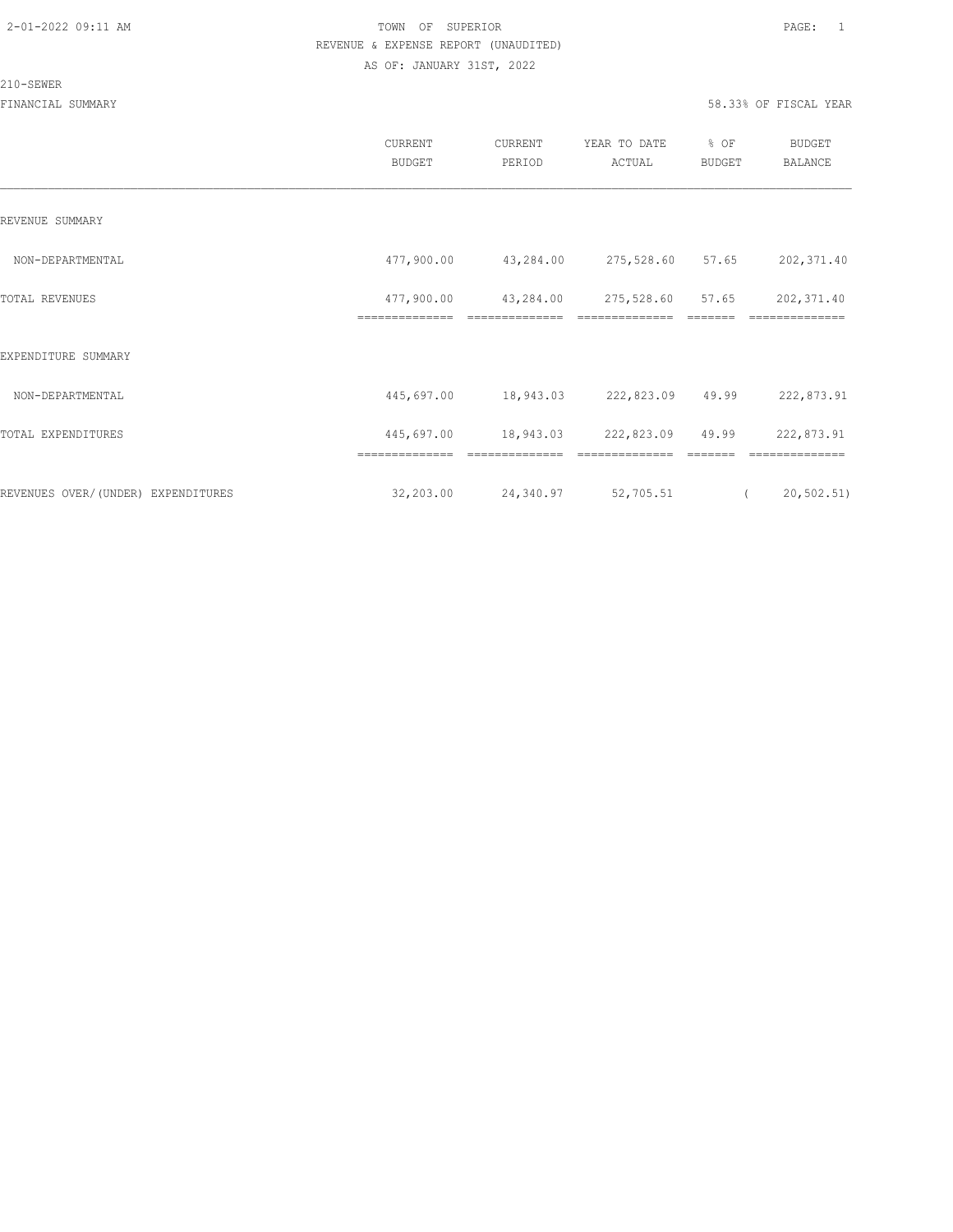#### 220-AMBULANCE

|                                     | CURRENT<br><b>BUDGET</b>     | CURRENT<br>PERIOD                   | YEAR TO DATE<br>ACTUAL | % OF<br>BUDGET | <b>BUDGET</b><br>BALANCE |
|-------------------------------------|------------------------------|-------------------------------------|------------------------|----------------|--------------------------|
| REVENUE SUMMARY                     |                              |                                     |                        |                |                          |
| NON-DEPARTMENTAL                    | 510,000.00                   | 200.00                              | 161,546.89             | 31.68          | 348, 453. 11             |
| TOTAL REVENUES                      | 510,000.00<br>============== | 200.00                              | 161,546.89             | 31.68          | 348, 453.11              |
| EXPENDITURE SUMMARY                 |                              |                                     |                        |                |                          |
| NON-DEPARTMENTAL                    | 539,999.00                   | 28,303.41                           | 265,585.20 49.18       |                | 274,413.80               |
| TOTAL EXPENDITURES                  | 539,999.00                   | 28,303.41                           | 265,585.20 49.18       |                | 274,413.80               |
|                                     | ==============               | ==============                      | ==============         | =======        | ==============           |
| REVENUES OVER/ (UNDER) EXPENDITURES |                              | 29,999.00) (28,103.41) (104,038.31) |                        |                | 74,039.31                |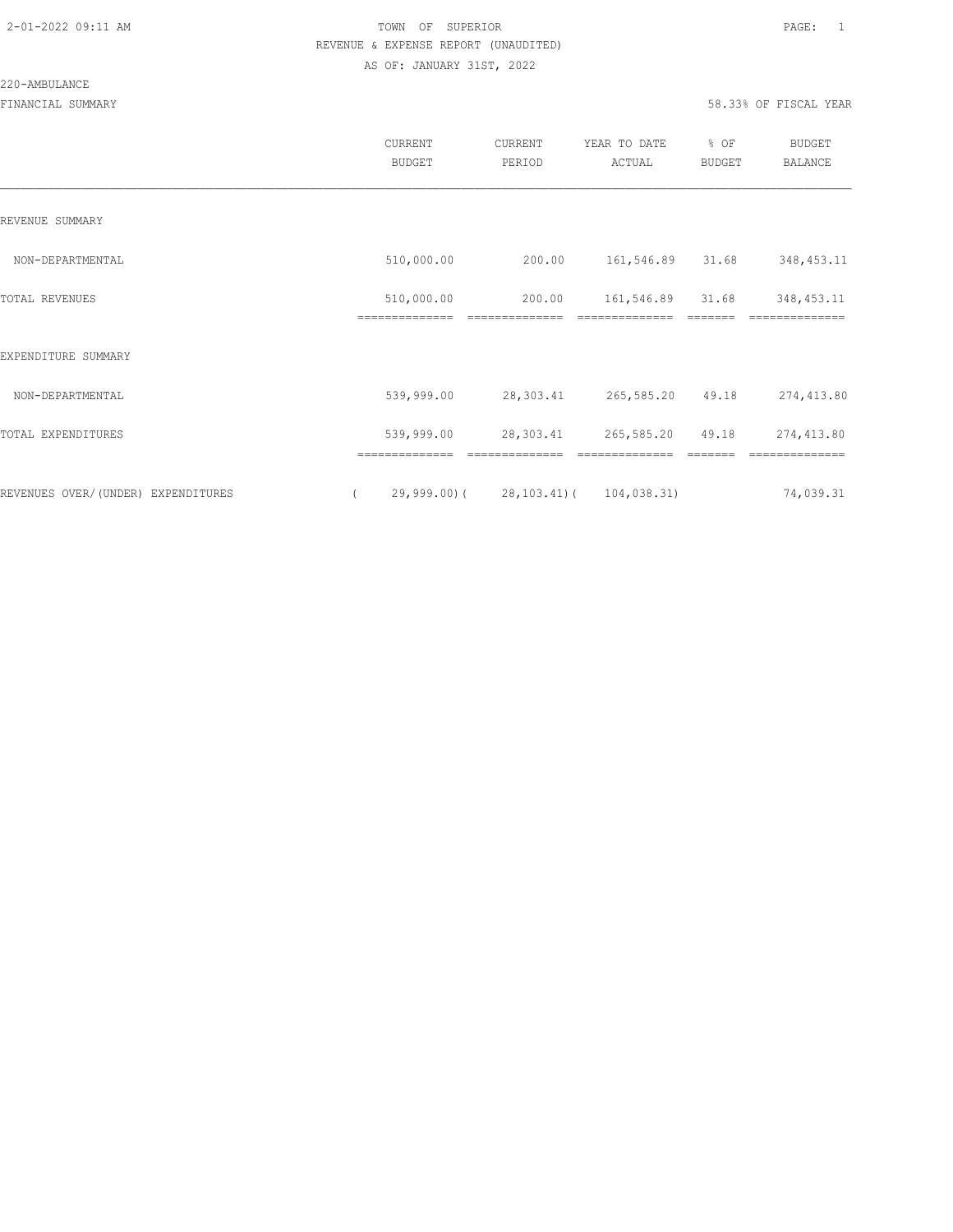#### 230-CEMETARY

|                                    | CURRENT<br><b>BUDGET</b>    | <b>CURRENT</b><br>PERIOD | YEAR TO DATE<br>ACTUAL        | % OF<br><b>BUDGET</b> | <b>BUDGET</b><br>BALANCE     |
|------------------------------------|-----------------------------|--------------------------|-------------------------------|-----------------------|------------------------------|
| REVENUE SUMMARY                    |                             |                          |                               |                       |                              |
| NON-DEPARTMENTAL                   | 25,000.00                   | 7,450.00                 | 38,500.00 154.00 (            |                       | 13,500.00)                   |
| TOTAL REVENUES                     | 25,000.00<br>============== | 7,450.00                 | 38,500.00                     | 154.00 (              | 13,500.00)<br>============== |
| EXPENDITURE SUMMARY                |                             |                          |                               |                       |                              |
| NON-DEPARTMENTAL                   | 18,991.00                   | 1,662.01                 | 31,457.03 165.64 ( 12,466.03) |                       |                              |
| TOTAL EXPENDITURES                 | 18,991.00                   | 1,662.01                 |                               | 31,457.03 165.64 (    | 12,466.03)                   |
| REVENUES OVER/(UNDER) EXPENDITURES | 6,009.00                    | 5,787.99                 | 7,042.97                      | $\sqrt{2}$            | 1,033.97)                    |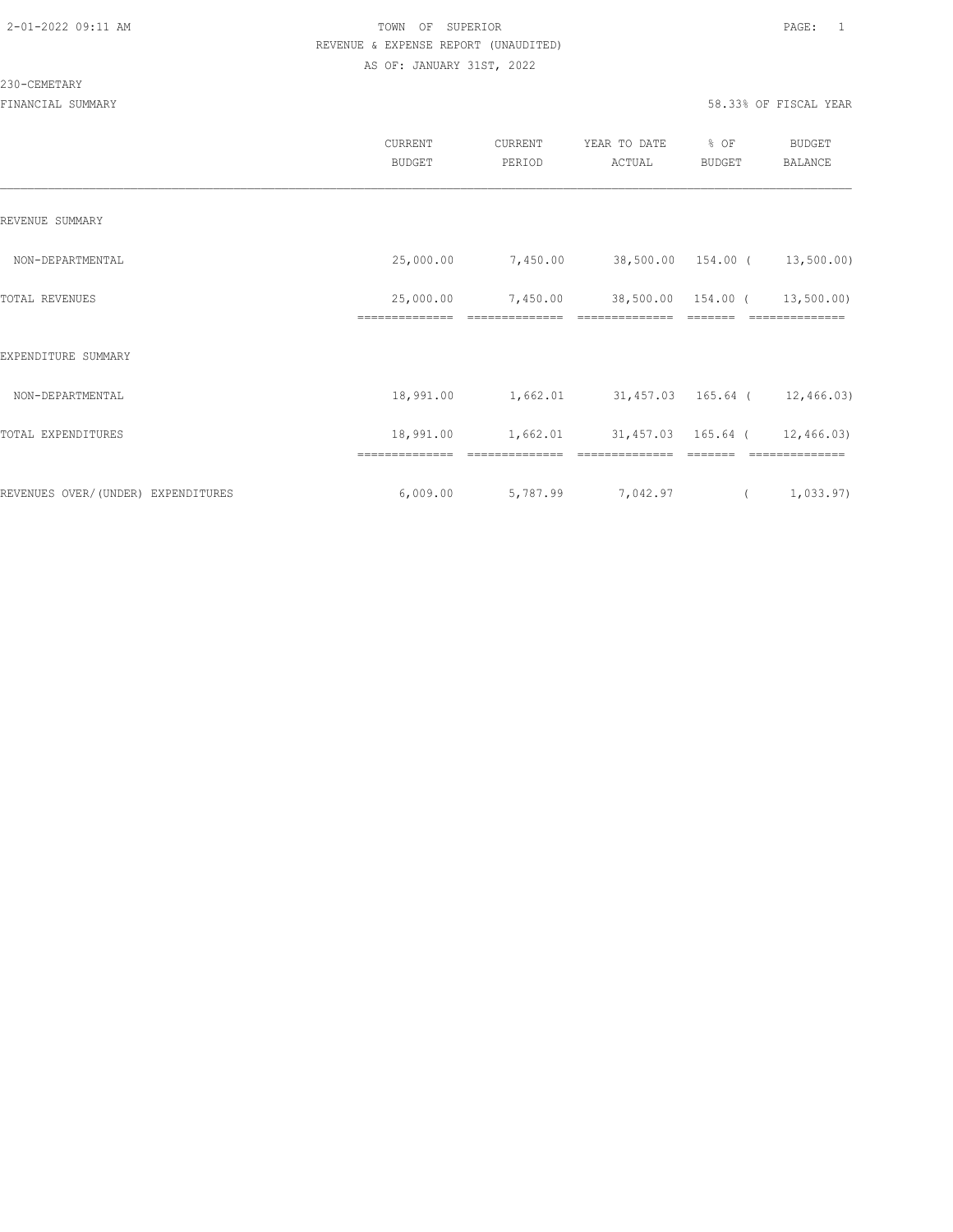# 300-HIGHWAY USERS REVENUE

|                                    | <b>CURRENT</b><br><b>BUDGET</b> | CURRENT<br>PERIOD      | YEAR TO DATE<br>ACTUAL                      | % OF<br><b>BUDGET</b> | <b>BUDGET</b><br><b>BALANCE</b> |
|------------------------------------|---------------------------------|------------------------|---------------------------------------------|-----------------------|---------------------------------|
| REVENUE SUMMARY                    |                                 |                        |                                             |                       |                                 |
| NON-DEPARTMENTAL                   | 1,318,659.00                    |                        | 26, 177.35 163, 339.14 12.39 1, 155, 319.86 |                       |                                 |
| TOTAL REVENUES                     | 1,318,659.00<br>==============  | 26, 177.35             | 163, 339.14 12.39                           |                       | 1, 155, 319.86                  |
| EXPENDITURE SUMMARY                |                                 |                        |                                             |                       |                                 |
| NON-DEPARTMENTAL                   | 1,253,097.00                    |                        | 21,993.95 434,868.33                        | 34.70                 | 818,228.67                      |
| TOTAL EXPENDITURES                 | 1,253,097.00                    | 21,993.95              | 434,868.33                                  | 34.70                 | 818,228.67                      |
|                                    | --------------                  |                        |                                             |                       |                                 |
| REVENUES OVER/(UNDER) EXPENDITURES | 65,562.00                       | 4,183.40 ( 271,529.19) |                                             |                       | 337,091.19                      |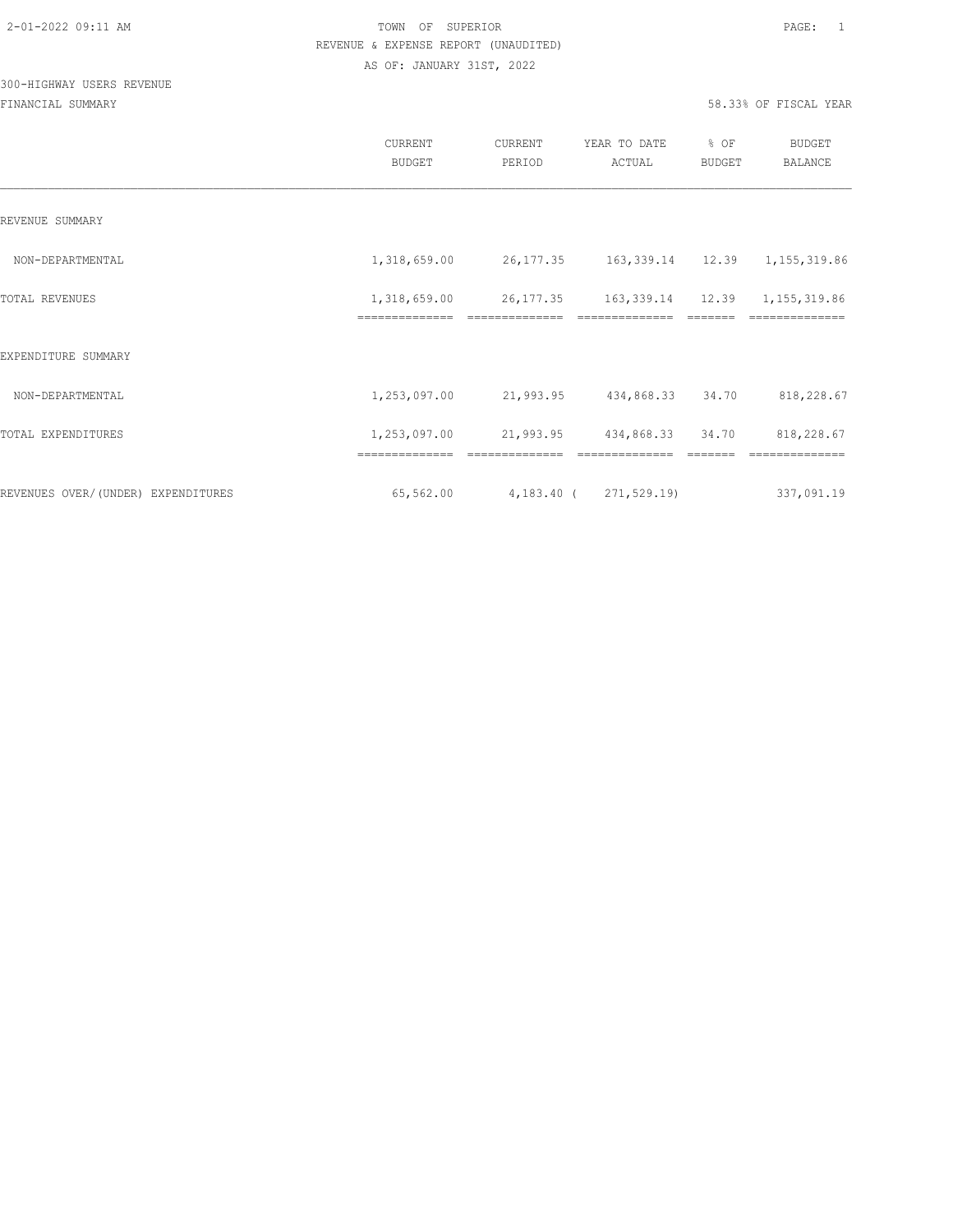#### 310-EXCISE TAX

|                                    | CURRENT<br><b>BUDGET</b>     | CURRENT<br>PERIOD                                    | YEAR TO DATE<br>ACTUAL          | % OF<br>BUDGET  | <b>BUDGET</b><br><b>BALANCE</b> |
|------------------------------------|------------------------------|------------------------------------------------------|---------------------------------|-----------------|---------------------------------|
| REVENUE SUMMARY                    |                              |                                                      |                                 |                 |                                 |
| NON-DEPARTMENTAL                   |                              | 115,771.00 17,995.68 235,622.61 203.52 ( 119,851.61) |                                 |                 |                                 |
| <b>TOTAL REVENUES</b>              | 115,771.00<br>============== | 17,995.68                                            | 235,622.61 203.52 ( 119,851.61) |                 | -----------                     |
| EXPENDITURE SUMMARY                |                              |                                                      |                                 |                 |                                 |
| NON-DEPARTMENTAL                   | 173,583.00                   | 4,532.96                                             |                                 | 59,590.89 34.33 | 113,992.11                      |
| TOTAL EXPENDITURES                 | 173,583.00<br>-------------- | 4,532.96                                             | 59,590.89 34.33                 |                 | 113,992.11<br>--------------    |
| REVENUES OVER/(UNDER) EXPENDITURES | $\sqrt{2}$                   | 57,812.00) 13,462.72 176,031.72                      |                                 |                 | 233,843.72)                     |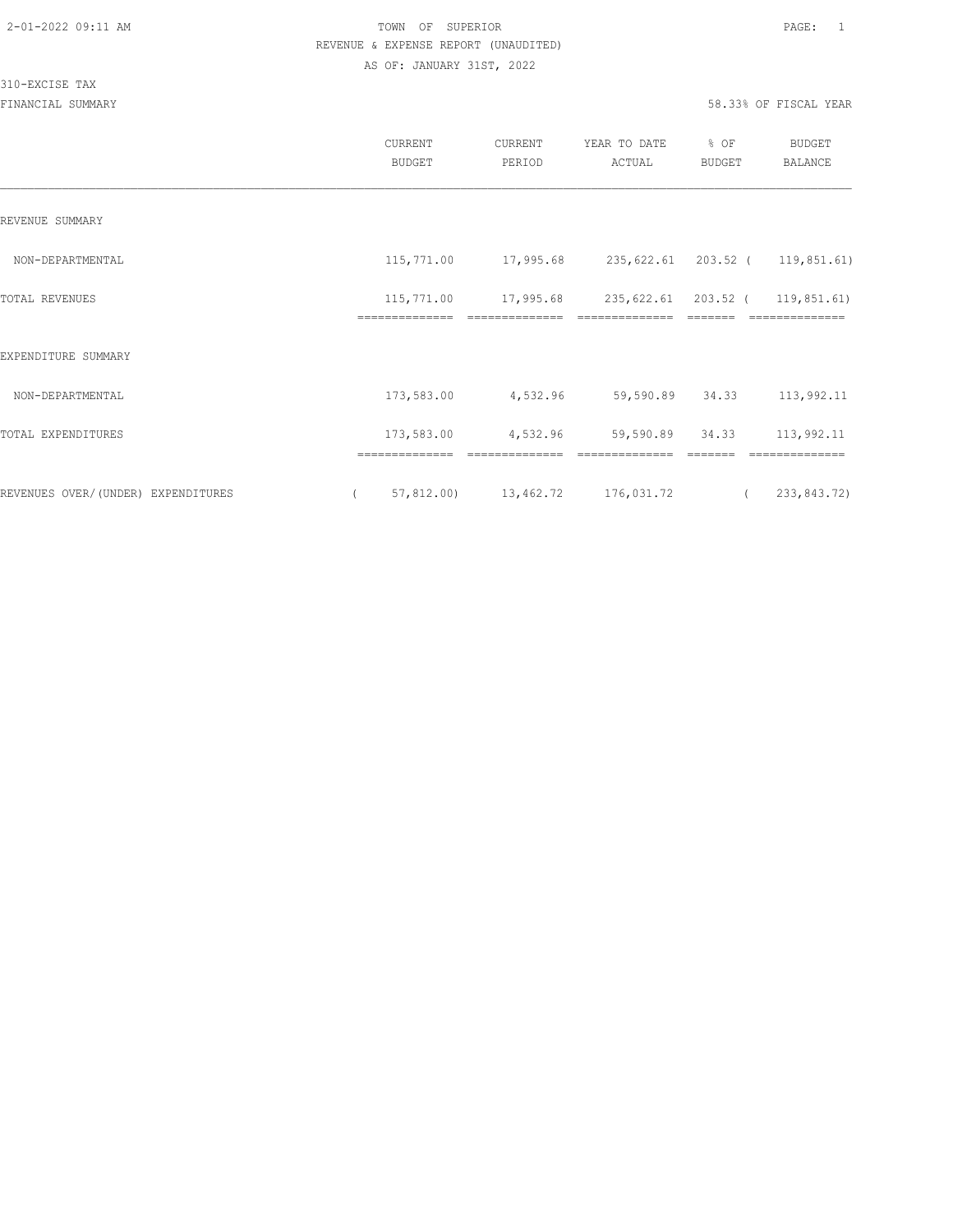|                     | CURRENT<br>BUDGET                                                                                                                                                                                                                                                                                                                                                                                                                                                                            | CURRENT<br>PERIOD               | YEAR TO DATE<br>ACTUAL | $\div$ OF<br>BUDGET | BUDGET<br>BALANCE              |
|---------------------|----------------------------------------------------------------------------------------------------------------------------------------------------------------------------------------------------------------------------------------------------------------------------------------------------------------------------------------------------------------------------------------------------------------------------------------------------------------------------------------------|---------------------------------|------------------------|---------------------|--------------------------------|
| REVENUE SUMMARY     | ==============                                                                                                                                                                                                                                                                                                                                                                                                                                                                               | ______________<br>------------- | ______________<br>.    | --------<br>======  | _____________<br>------------- |
| EXPENDITURE SUMMARY |                                                                                                                                                                                                                                                                                                                                                                                                                                                                                              | ______________                  |                        |                     |                                |
|                     | $\begin{array}{c} \multicolumn{2}{c} {\textbf{1}} & \multicolumn{2}{c} {\textbf{2}} & \multicolumn{2}{c} {\textbf{3}} & \multicolumn{2}{c} {\textbf{4}} \\ \multicolumn{2}{c} {\textbf{5}} & \multicolumn{2}{c} {\textbf{6}} & \multicolumn{2}{c} {\textbf{7}} & \multicolumn{2}{c} {\textbf{8}} & \multicolumn{2}{c} {\textbf{9}} \\ \multicolumn{2}{c} {\textbf{6}} & \multicolumn{2}{c} {\textbf{7}} & \multicolumn{2}{c} {\textbf{8}} & \multicolumn{2}{c} {\textbf{9}} & \multicolumn{$ | ---------------                 | --------------<br>.    | -------<br>________ | ==============                 |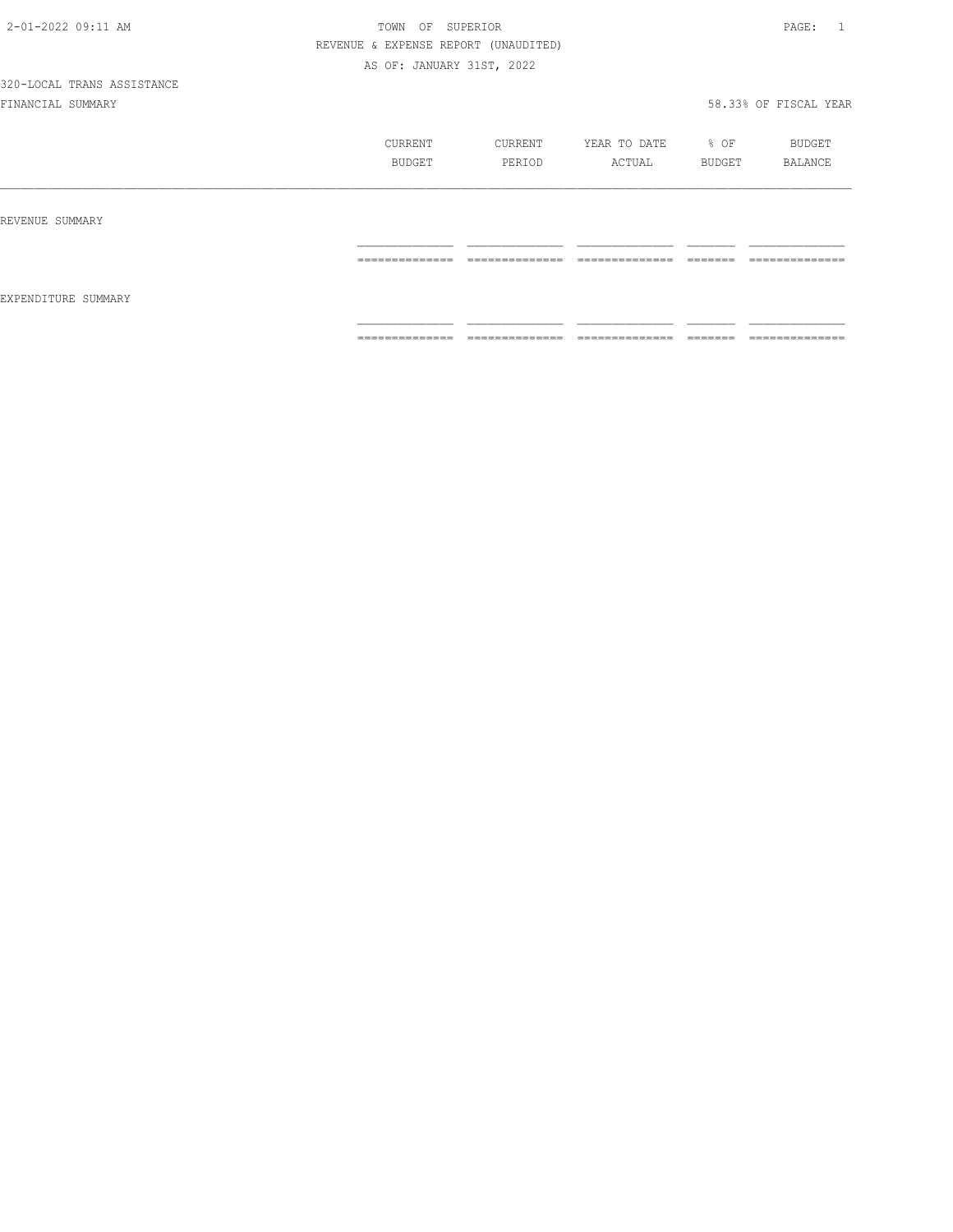400-GADA BOND

|                     | CURRENT<br>BUDGET                                                                                                                                                                                                                                                                                                                                                                                                                                                                            | CURRENT<br>PERIOD                 | YEAR TO DATE<br>ACTUAL             | % OF<br>BUDGET      | BUDGET<br>BALANCE                  |
|---------------------|----------------------------------------------------------------------------------------------------------------------------------------------------------------------------------------------------------------------------------------------------------------------------------------------------------------------------------------------------------------------------------------------------------------------------------------------------------------------------------------------|-----------------------------------|------------------------------------|---------------------|------------------------------------|
| REVENUE SUMMARY     |                                                                                                                                                                                                                                                                                                                                                                                                                                                                                              |                                   |                                    |                     |                                    |
|                     | --------------<br>_______________                                                                                                                                                                                                                                                                                                                                                                                                                                                            | --------------<br>.               | ---------------<br>_______________ | -------<br>________ | --------------<br>.                |
| EXPENDITURE SUMMARY |                                                                                                                                                                                                                                                                                                                                                                                                                                                                                              |                                   |                                    |                     |                                    |
|                     | $\begin{array}{c} \multicolumn{2}{c} {\textbf{1}} & \multicolumn{2}{c} {\textbf{2}} & \multicolumn{2}{c} {\textbf{3}} & \multicolumn{2}{c} {\textbf{4}} \\ \multicolumn{2}{c} {\textbf{2}} & \multicolumn{2}{c} {\textbf{3}} & \multicolumn{2}{c} {\textbf{4}} & \multicolumn{2}{c} {\textbf{5}} & \multicolumn{2}{c} {\textbf{6}} \\ \multicolumn{2}{c} {\textbf{5}} & \multicolumn{2}{c} {\textbf{6}} & \multicolumn{2}{c} {\textbf{7}} & \multicolumn{2}{c} {\textbf{8}} & \multicolumn{$ | ______________<br>_______________ | ==============                     |                     | _______________<br>--------------- |
|                     |                                                                                                                                                                                                                                                                                                                                                                                                                                                                                              |                                   |                                    |                     |                                    |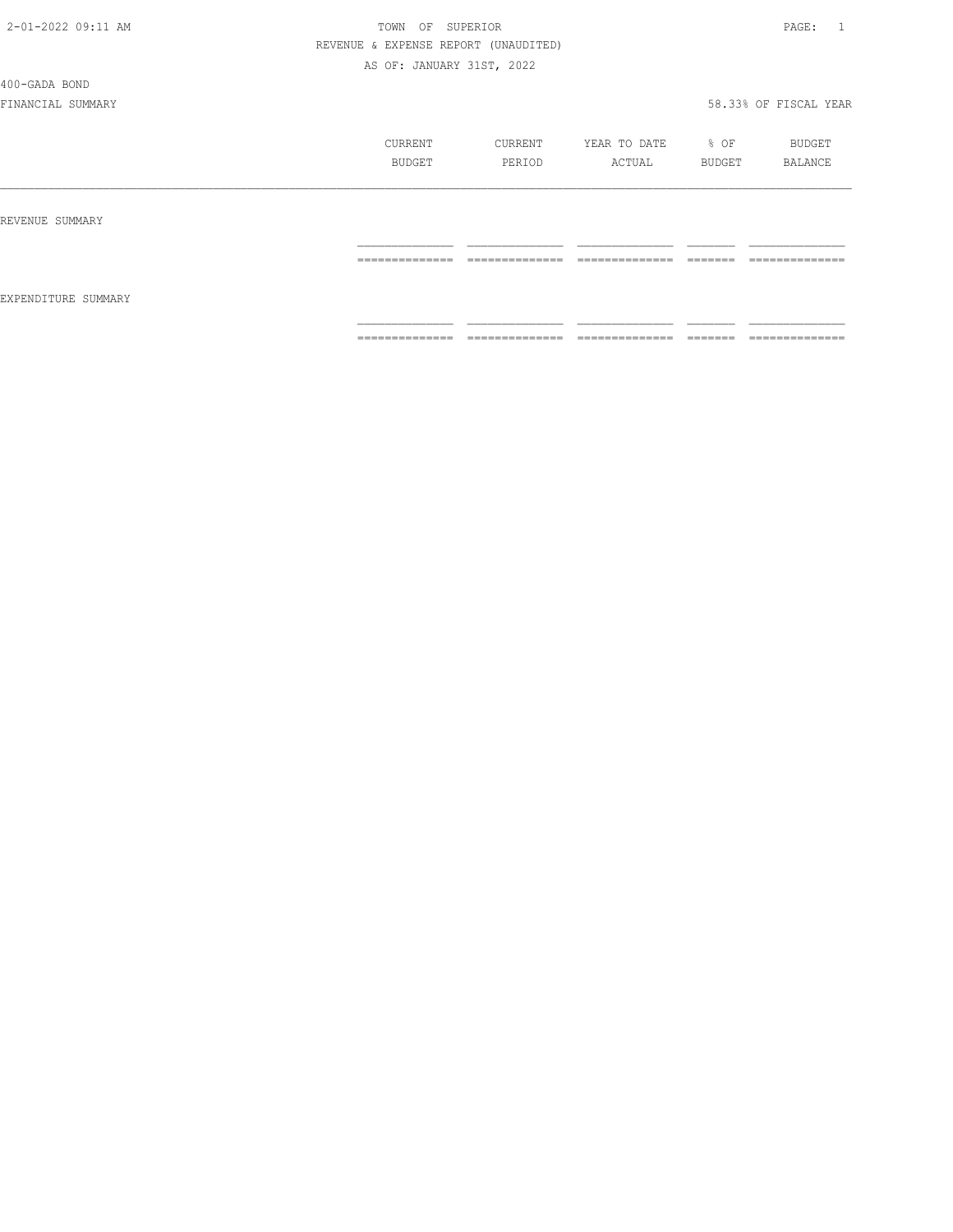410-MPC BOND

#### 2-01-2022 09:11 AM TOWN OF SUPERIOR PAGE: 1 REVENUE & EXPENSE REPORT (UNAUDITED) AS OF: JANUARY 31ST, 2022

|                                    | CURRENT<br><b>BUDGET</b> | CURRENT<br>PERIOD | YEAR TO DATE<br>ACTUAL | % OF<br><b>BUDGET</b> | BUDGET<br><b>BALANCE</b>   |
|------------------------------------|--------------------------|-------------------|------------------------|-----------------------|----------------------------|
| REVENUE SUMMARY                    |                          |                   |                        |                       |                            |
| EXPENDITURE SUMMARY                | --------------           |                   |                        |                       | ==============             |
| NON-DEPARTMENTAL                   | 0.00                     | 0.00              | 5,358.33               | $0.00$ (              | 5,358.33)                  |
| TOTAL EXPENDITURES                 | 0.00<br>--------------   | 0.00              | 5,358.33               | $0.00$ (              | 5,358.33<br>-------------- |
| REVENUES OVER/(UNDER) EXPENDITURES | 0.00                     | $0.00$ (          | 5,358.33               |                       | 5,358.33                   |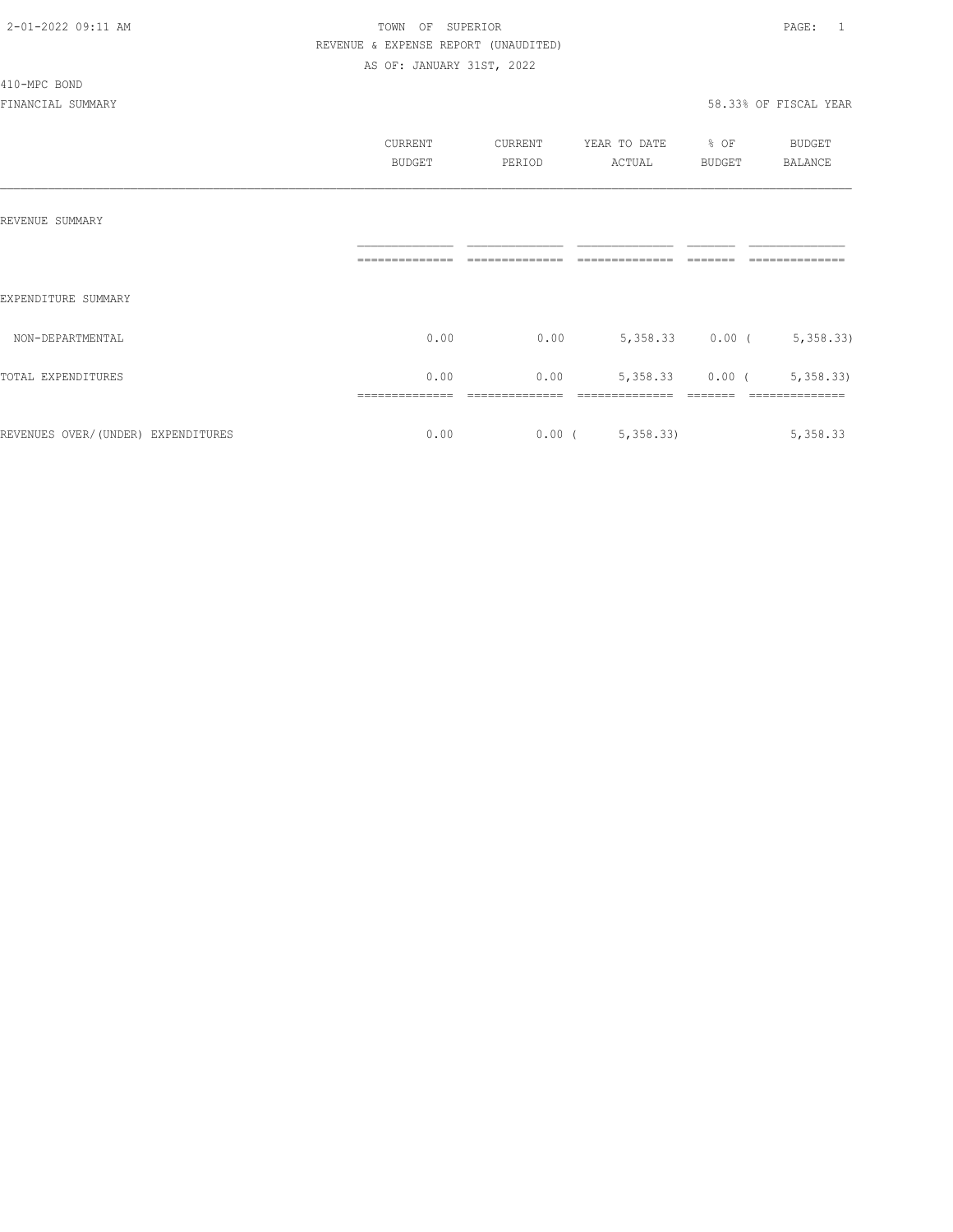#### 500-GRANTS

|                                    | CURRENT<br><b>BUDGET</b> | CURRENT<br>PERIOD | YEAR TO DATE<br>ACTUAL | % OF<br><b>BUDGET</b> | BUDGET<br><b>BALANCE</b>        |
|------------------------------------|--------------------------|-------------------|------------------------|-----------------------|---------------------------------|
| REVENUE SUMMARY                    |                          |                   |                        |                       |                                 |
| NON-DEPARTMENTAL                   | 2,285,000.00             | 0.00              | 0.00                   |                       | $0.00 \qquad 2,285,000.00$      |
| FIRE GRANTS                        | 0.00                     | 0.00              |                        |                       | $1,000.00$ $0.00$ ( $1,000.00)$ |
| TOTAL REVENUES                     | 2,285,000.00             | 0.00              | 1,000.00               |                       | $0.04$ 2,284,000.00             |
| EXPENDITURE SUMMARY                |                          |                   |                        |                       |                                 |
| NON-DEPARTMENTAL                   | 50,000.00                | 0.00              | 2,498.55               | 5.00                  | 47,501.45                       |
| FIRE GRANTS                        | 0.00                     | 0.00              | 498.50                 | $0.00$ (              | 498.50)                         |
| RECREATION GRANTS                  | 0.00                     | 0.00              | 169.89                 | $0.00$ (              | 169.89)                         |
| TOTAL EXPENDITURES                 | 50,000.00                | 0.00              | 3,166.94               | 6.33                  | 46,833.06                       |
| REVENUES OVER/(UNDER) EXPENDITURES | 2,235,000.00             |                   | 0.00(2,166.94)         |                       | 2, 237, 166.94                  |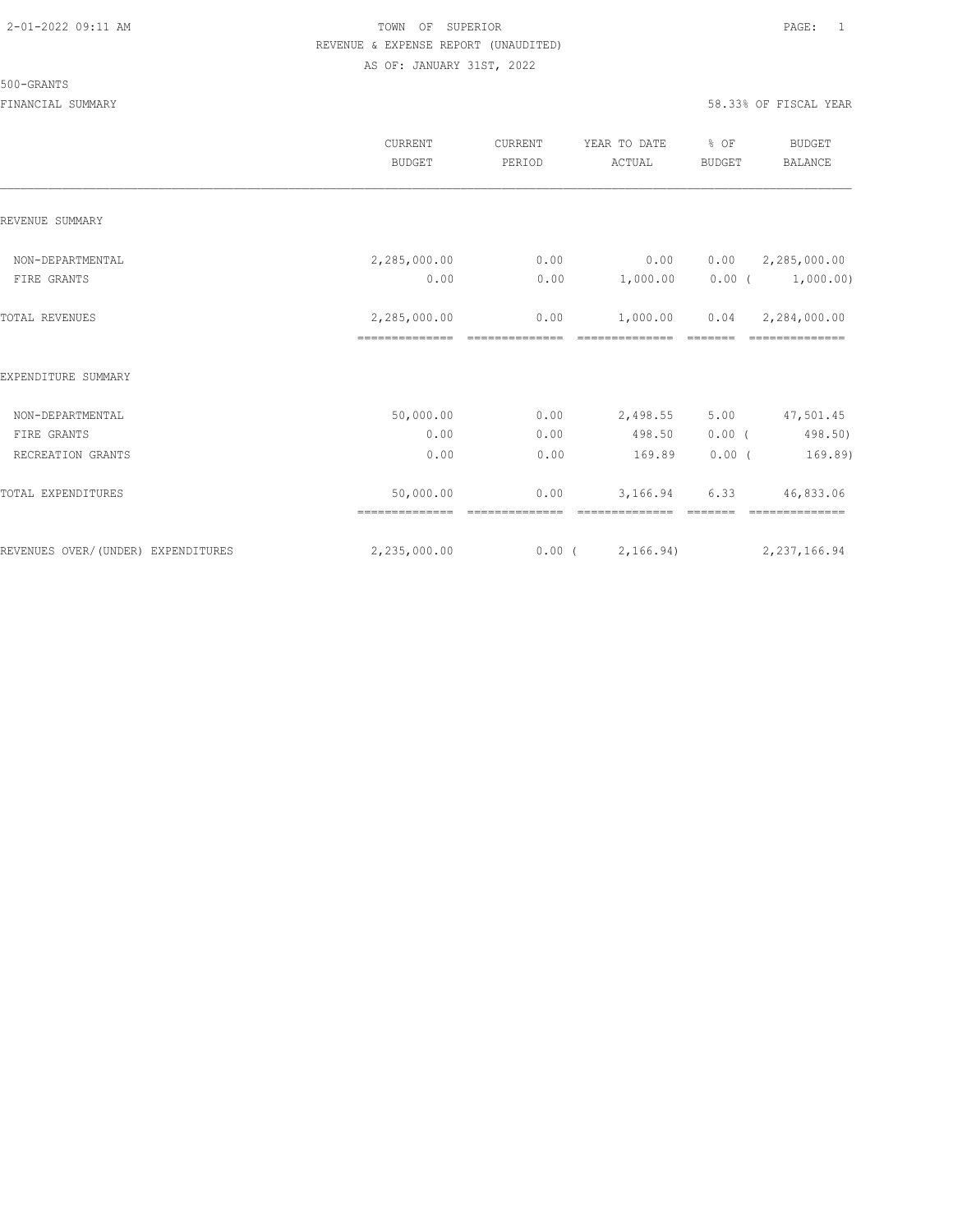|                                    | CURRENT<br><b>BUDGET</b>     | CURRENT<br>PERIOD      | YEAR TO DATE<br>ACTUAL | % OF<br><b>BUDGET</b> | <b>BUDGET</b><br><b>BALANCE</b> |
|------------------------------------|------------------------------|------------------------|------------------------|-----------------------|---------------------------------|
| REVENUE SUMMARY                    |                              |                        |                        |                       |                                 |
| RC EMERGENCY SERV-FIRE             | 127,140.00                   | 0.00                   | 127,140.00             | 100.00                | 0.00                            |
| RC EMERGENCY SERV-POLICE           | 72,860.00                    | 0.00                   | 72,860.00              | 100.00                | 0.00                            |
| <b>TOTAL REVENUES</b>              | 200,000.00                   | 0.00                   | 200,000.00             | 100.00                | 0.00                            |
| EXPENDITURE SUMMARY                |                              |                        |                        |                       |                                 |
| RC EMERGENCY SERV-FIRE             | 127,140.00                   | 341.87                 | 47,010.78              | 36.98                 | 80,129.22                       |
| RC EMERGENCY SERV-POLICE           | 72,860.00                    | 341.19                 | 15,005.27 20.59        |                       | 57,854.73                       |
| TOTAL EXPENDITURES                 | 200,000.00<br>============== | 683.06<br>------------ | 62,016.05              | 31.01                 | 137,983.95                      |
| REVENUES OVER/(UNDER) EXPENDITURES | 0.00(                        | 683.06)                | 137,983.95             |                       | 137,983.95)<br>$\left($         |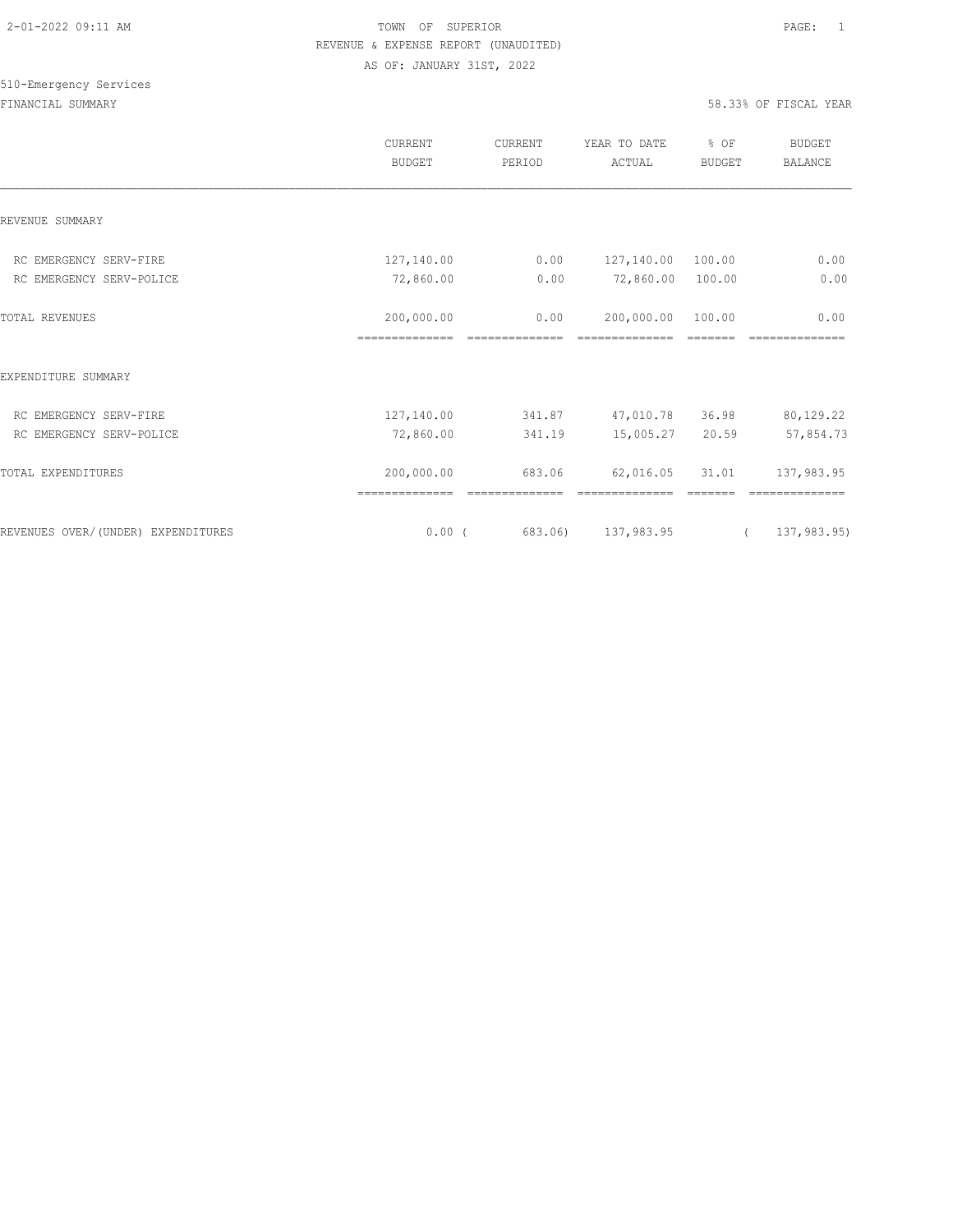|                                    | <b>CURRENT</b><br><b>BUDGET</b> | <b>CURRENT</b><br>PERIOD | YEAR TO DATE<br>ACTUAL | % OF<br><b>BUDGET</b> | <b>BUDGET</b><br><b>BALANCE</b> |
|------------------------------------|---------------------------------|--------------------------|------------------------|-----------------------|---------------------------------|
| REVENUE SUMMARY                    |                                 |                          |                        |                       |                                 |
| MAYOR & COUNCIL                    | 1,200,000.00                    | 0.00                     | 1,200,000.00 100.00    |                       | 0.00                            |
| ECONOMIC DEVELOPMENT               | 275,000.00                      | 0.00                     | 0.00                   | 0.00                  | 275,000.00                      |
| <b>TOTAL REVENUES</b>              | 1,475,000.00                    | 0.00                     | 1,200,000.00 81.36     |                       | 275,000.00                      |
| EXPENDITURE SUMMARY                |                                 |                          |                        |                       |                                 |
| MAYOR & COUNCIL                    | 3,500,000.00                    | 225.00                   | 15,992.15              | 0.46                  | 3,484,007.85                    |
| RECREATION                         | 0.00                            | 58.37                    | 58.37                  | $0.00$ (              | 58.37)                          |
| ECONOMIC DEVELOPMENT               | 210,000.00                      | 0.00                     | 125,000.00             | 59.52                 | 85,000.00                       |
| TOTAL EXPENDITURES                 | 3,710,000.00                    | 283.37                   | 141,050.52             | 3.80                  | 3,568,949.48                    |
| REVENUES OVER/(UNDER) EXPENDITURES | (2, 235, 000, 00)               | 283.37) 1,058,949.48     |                        |                       | (3, 293, 949, 48)               |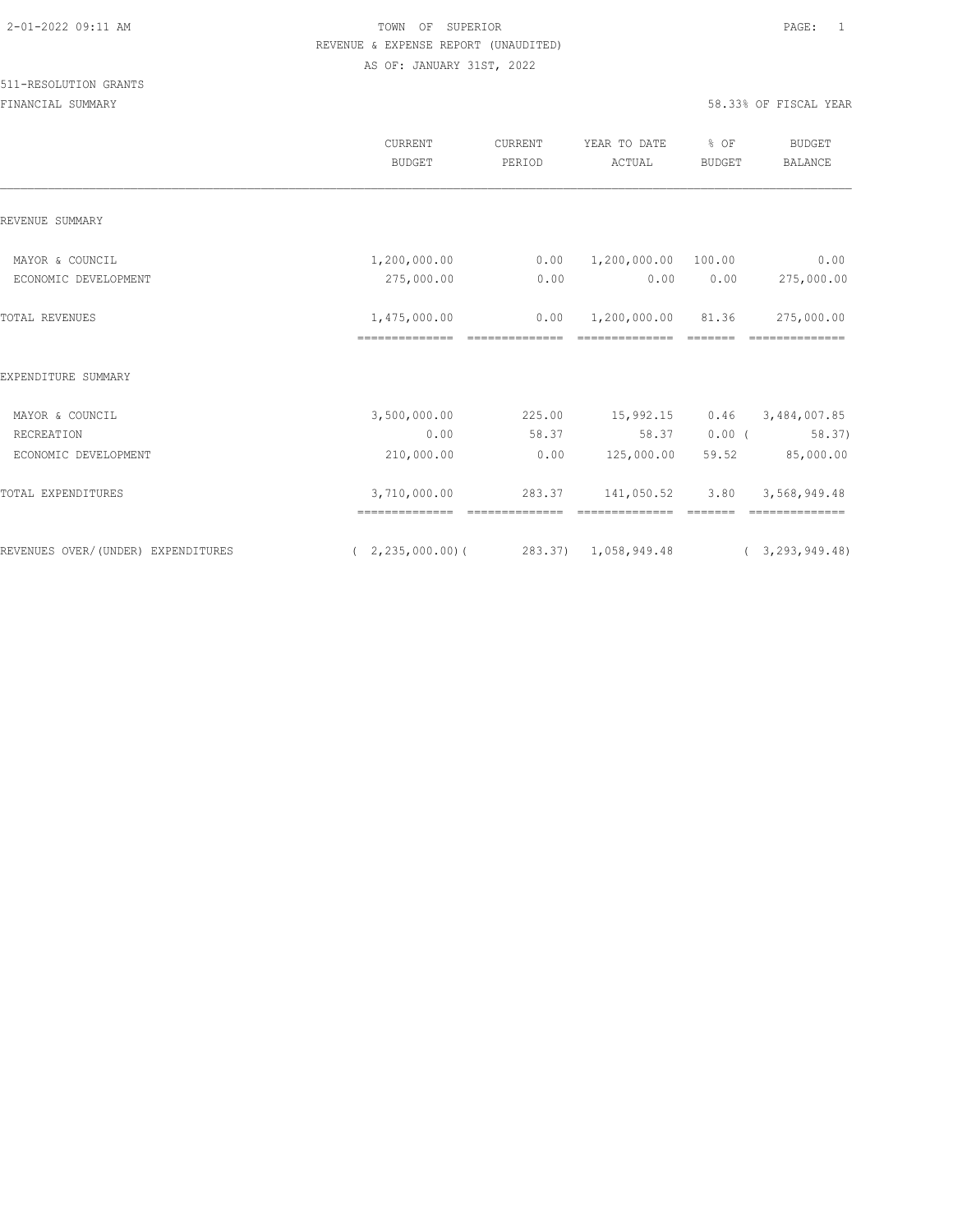512-AZCares Fund

|                     | CURRENT<br>BUDGET | CURRENT<br>PERIOD | YEAR TO DATE<br>ACTUAL | % OF<br>BUDGET | BUDGET<br>BALANCE |
|---------------------|-------------------|-------------------|------------------------|----------------|-------------------|
| REVENUE SUMMARY     |                   |                   |                        |                |                   |
| EXPENDITURE SUMMARY | ==============    | ==============    | ==============         | =======        | ==============    |
|                     | ==============    | ==============    | ==============         | =======        | ==============    |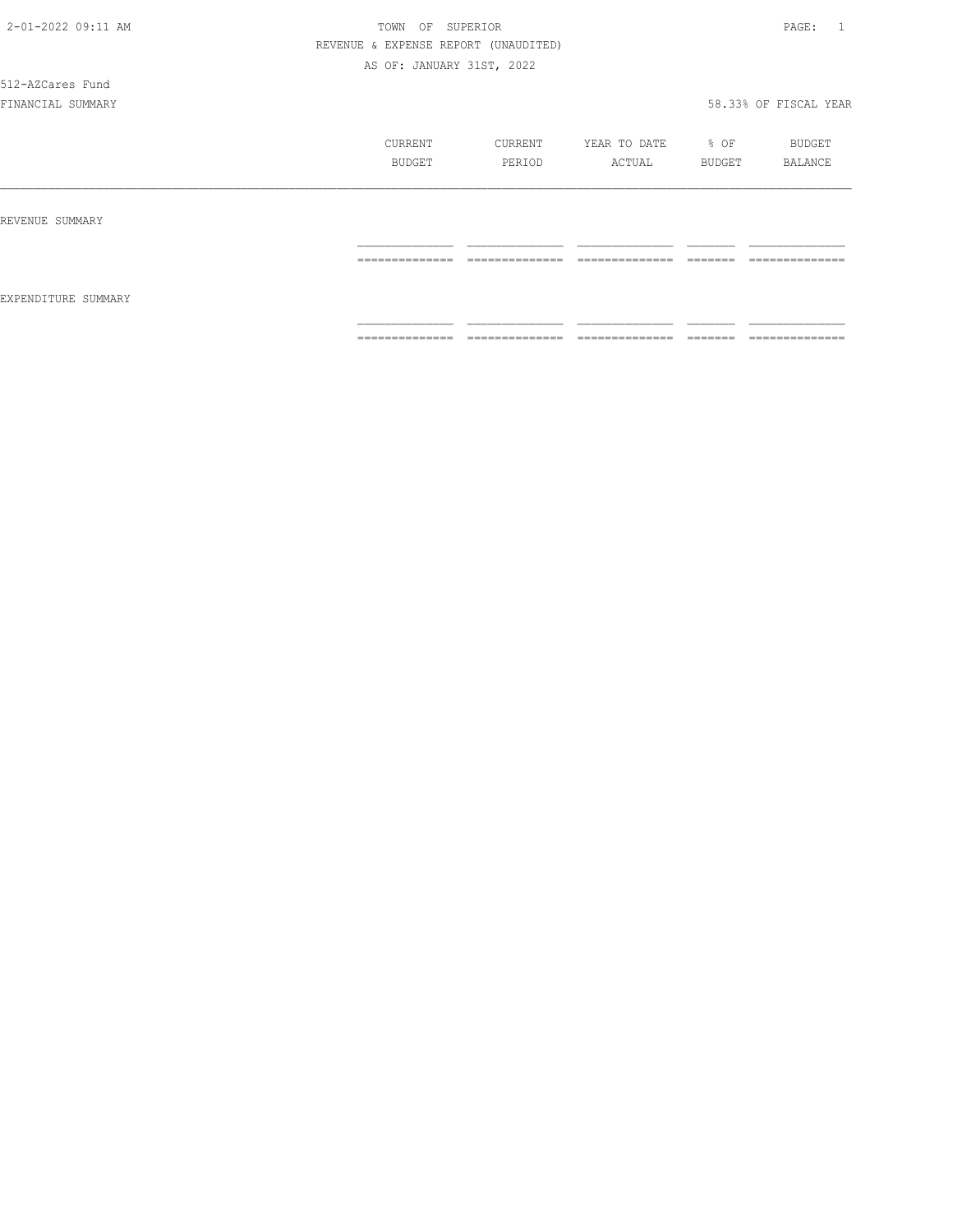# 513-POLICE GRANTS

|                     | CURRENT<br>BUDGET                 | CURRENT<br>PERIOD                 | YEAR TO DATE<br>ACTUAL                                                                                                                                                                                                                                                                                                                                                                                                                                                                 | % OF<br>BUDGET      | BUDGET<br>BALANCE                 |
|---------------------|-----------------------------------|-----------------------------------|----------------------------------------------------------------------------------------------------------------------------------------------------------------------------------------------------------------------------------------------------------------------------------------------------------------------------------------------------------------------------------------------------------------------------------------------------------------------------------------|---------------------|-----------------------------------|
| REVENUE SUMMARY     |                                   |                                   |                                                                                                                                                                                                                                                                                                                                                                                                                                                                                        |                     |                                   |
| EXPENDITURE SUMMARY | ______________<br>--------------- | ______________<br>--------------- | $\begin{array}{cccccccccc} \multicolumn{2}{c}{} & \multicolumn{2}{c}{} & \multicolumn{2}{c}{} & \multicolumn{2}{c}{} & \multicolumn{2}{c}{} & \multicolumn{2}{c}{} & \multicolumn{2}{c}{} & \multicolumn{2}{c}{} & \multicolumn{2}{c}{} & \multicolumn{2}{c}{} & \multicolumn{2}{c}{} & \multicolumn{2}{c}{} & \multicolumn{2}{c}{} & \multicolumn{2}{c}{} & \multicolumn{2}{c}{} & \multicolumn{2}{c}{} & \multicolumn{2}{c}{} & \multicolumn{2}{c}{} & \multicolumn{2}{c}{} & \mult$ | --------<br>------- | ______________<br>--------------- |
|                     | --------------<br>.               | --------------<br>.               | --------------<br>.                                                                                                                                                                                                                                                                                                                                                                                                                                                                    | --------<br>------- | --------------<br>.               |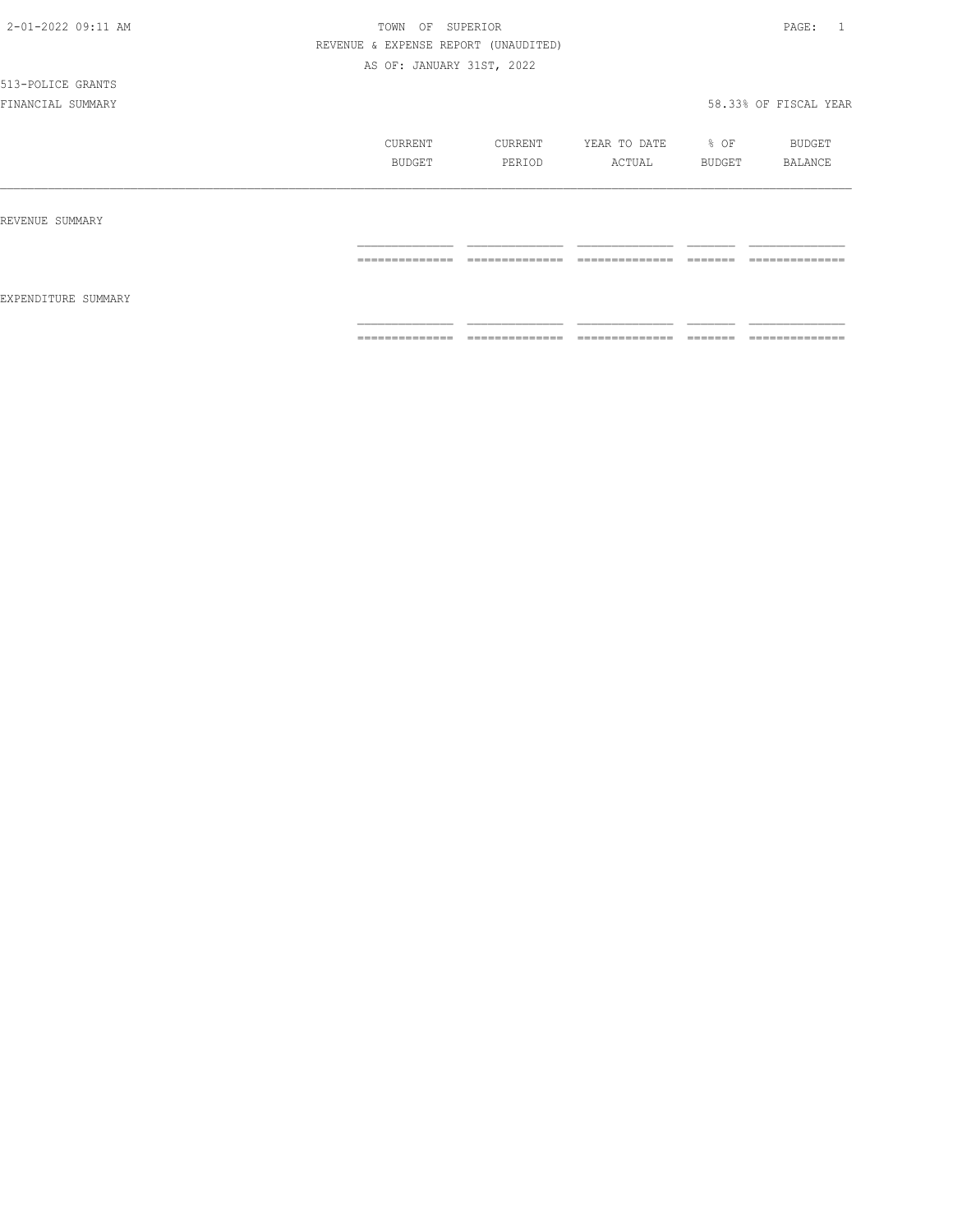514-Economic Dev Grants

|                                    | CURRENT<br><b>BUDGET</b> | CURRENT<br>PERIOD               | YEAR TO DATE<br>ACTUAL     | % OF<br><b>BUDGET</b> | BUDGET<br><b>BALANCE</b> |
|------------------------------------|--------------------------|---------------------------------|----------------------------|-----------------------|--------------------------|
| REVENUE SUMMARY                    |                          |                                 |                            |                       |                          |
| EXPENDITURE SUMMARY                |                          |                                 |                            |                       |                          |
| ECONOMIC DEVELOPMENT               | 0.00                     | 2,000.00                        | 18,523.50 0.00 (18,523.50) |                       |                          |
| TOTAL EXPENDITURES                 | 0.00                     | 2,000.00                        | 18,523.50 0.00 (           |                       | 18,523.50)               |
| REVENUES OVER/(UNDER) EXPENDITURES |                          | $0.00$ ( 2,000.00) ( 18,523.50) |                            |                       | 18,523.50                |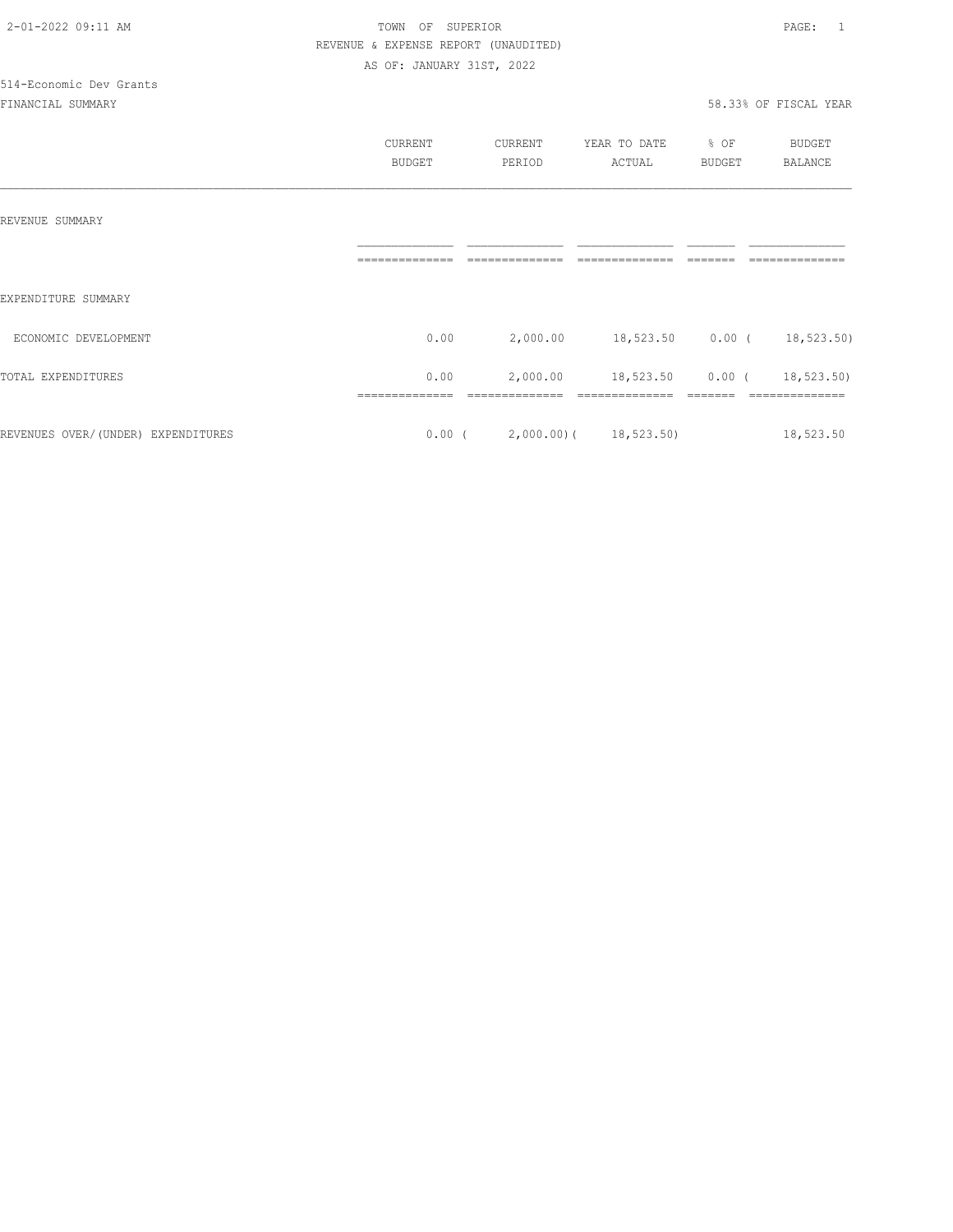# 800-FIRE DEPT PENSION

|                     | <b>CURRENT</b><br>BUDGET | CURRENT<br>PERIOD                 | YEAR TO DATE<br>ACTUAL            | % OF<br>BUDGET                                                                                                                                                                                                                                                                                                                                                                                                                                                                         | BUDGET<br>BALANCE |
|---------------------|--------------------------|-----------------------------------|-----------------------------------|----------------------------------------------------------------------------------------------------------------------------------------------------------------------------------------------------------------------------------------------------------------------------------------------------------------------------------------------------------------------------------------------------------------------------------------------------------------------------------------|-------------------|
| REVENUE SUMMARY     | ==============           | ______________<br>_______________ | ______________<br>--------------- | ________<br>-------                                                                                                                                                                                                                                                                                                                                                                                                                                                                    | --------------    |
| EXPENDITURE SUMMARY |                          |                                   |                                   |                                                                                                                                                                                                                                                                                                                                                                                                                                                                                        |                   |
|                     | ==============           | ==============                    | ==============                    | $\begin{array}{cccccccccc} \multicolumn{2}{c}{} & \multicolumn{2}{c}{} & \multicolumn{2}{c}{} & \multicolumn{2}{c}{} & \multicolumn{2}{c}{} & \multicolumn{2}{c}{} & \multicolumn{2}{c}{} & \multicolumn{2}{c}{} & \multicolumn{2}{c}{} & \multicolumn{2}{c}{} & \multicolumn{2}{c}{} & \multicolumn{2}{c}{} & \multicolumn{2}{c}{} & \multicolumn{2}{c}{} & \multicolumn{2}{c}{} & \multicolumn{2}{c}{} & \multicolumn{2}{c}{} & \multicolumn{2}{c}{} & \multicolumn{2}{c}{} & \mult$ | ==============    |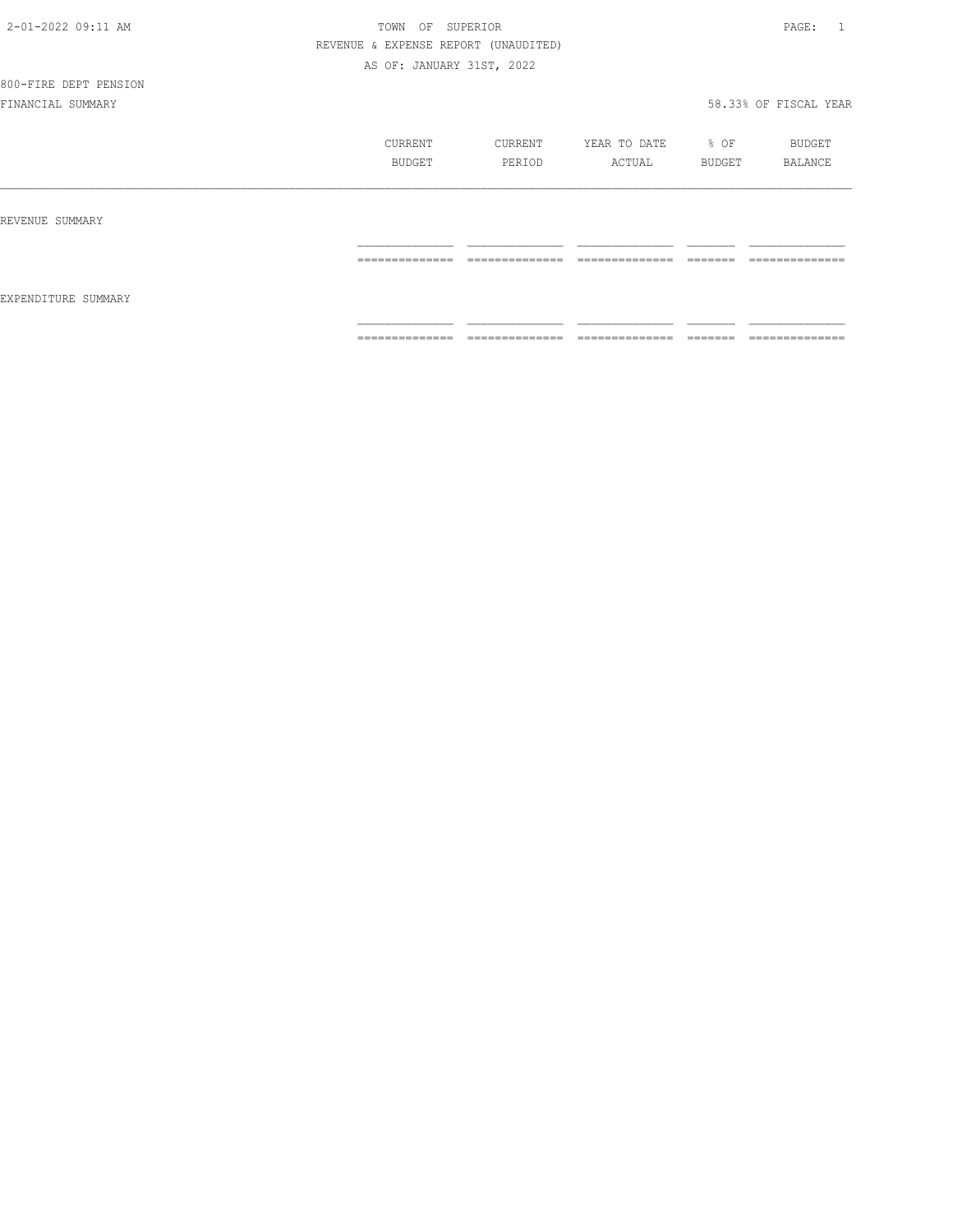810-LGIP

|                     | CURRENT<br>BUDGET                                                                                                                                                                                                                                                                                                                                                                                                                                                                            | CURRENT<br>PERIOD                                                                                                                                                                                                                                                                                                                                                                                                                                                                      | YEAR TO DATE<br>ACTUAL                                                                                                                                                                                                                                                                                                                                                                                                                                                                 | % OF<br>BUDGET          | BUDGET<br>BALANCE                                                                                                                                                                                                                                                                                                                                                                                                                                                                            |
|---------------------|----------------------------------------------------------------------------------------------------------------------------------------------------------------------------------------------------------------------------------------------------------------------------------------------------------------------------------------------------------------------------------------------------------------------------------------------------------------------------------------------|----------------------------------------------------------------------------------------------------------------------------------------------------------------------------------------------------------------------------------------------------------------------------------------------------------------------------------------------------------------------------------------------------------------------------------------------------------------------------------------|----------------------------------------------------------------------------------------------------------------------------------------------------------------------------------------------------------------------------------------------------------------------------------------------------------------------------------------------------------------------------------------------------------------------------------------------------------------------------------------|-------------------------|----------------------------------------------------------------------------------------------------------------------------------------------------------------------------------------------------------------------------------------------------------------------------------------------------------------------------------------------------------------------------------------------------------------------------------------------------------------------------------------------|
| REVENUE SUMMARY     |                                                                                                                                                                                                                                                                                                                                                                                                                                                                                              |                                                                                                                                                                                                                                                                                                                                                                                                                                                                                        |                                                                                                                                                                                                                                                                                                                                                                                                                                                                                        |                         |                                                                                                                                                                                                                                                                                                                                                                                                                                                                                              |
|                     | --------------<br>---------------                                                                                                                                                                                                                                                                                                                                                                                                                                                            | --------------<br>---------------                                                                                                                                                                                                                                                                                                                                                                                                                                                      | ---------------<br>_______________                                                                                                                                                                                                                                                                                                                                                                                                                                                     | -------<br>-------      | ---------------<br>________________                                                                                                                                                                                                                                                                                                                                                                                                                                                          |
| EXPENDITURE SUMMARY |                                                                                                                                                                                                                                                                                                                                                                                                                                                                                              |                                                                                                                                                                                                                                                                                                                                                                                                                                                                                        |                                                                                                                                                                                                                                                                                                                                                                                                                                                                                        |                         |                                                                                                                                                                                                                                                                                                                                                                                                                                                                                              |
|                     | $\begin{array}{c} \multicolumn{2}{c} {\textbf{1}} & \multicolumn{2}{c} {\textbf{2}} & \multicolumn{2}{c} {\textbf{3}} & \multicolumn{2}{c} {\textbf{4}} \\ \multicolumn{2}{c} {\textbf{2}} & \multicolumn{2}{c} {\textbf{3}} & \multicolumn{2}{c} {\textbf{4}} & \multicolumn{2}{c} {\textbf{5}} & \multicolumn{2}{c} {\textbf{6}} \\ \multicolumn{2}{c} {\textbf{5}} & \multicolumn{2}{c} {\textbf{6}} & \multicolumn{2}{c} {\textbf{7}} & \multicolumn{2}{c} {\textbf{8}} & \multicolumn{$ | $\begin{array}{cccccccccc} \multicolumn{2}{c}{} & \multicolumn{2}{c}{} & \multicolumn{2}{c}{} & \multicolumn{2}{c}{} & \multicolumn{2}{c}{} & \multicolumn{2}{c}{} & \multicolumn{2}{c}{} & \multicolumn{2}{c}{} & \multicolumn{2}{c}{} & \multicolumn{2}{c}{} & \multicolumn{2}{c}{} & \multicolumn{2}{c}{} & \multicolumn{2}{c}{} & \multicolumn{2}{c}{} & \multicolumn{2}{c}{} & \multicolumn{2}{c}{} & \multicolumn{2}{c}{} & \multicolumn{2}{c}{} & \multicolumn{2}{c}{} & \mult$ | $\begin{array}{cccccccccc} \multicolumn{2}{c}{} & \multicolumn{2}{c}{} & \multicolumn{2}{c}{} & \multicolumn{2}{c}{} & \multicolumn{2}{c}{} & \multicolumn{2}{c}{} & \multicolumn{2}{c}{} & \multicolumn{2}{c}{} & \multicolumn{2}{c}{} & \multicolumn{2}{c}{} & \multicolumn{2}{c}{} & \multicolumn{2}{c}{} & \multicolumn{2}{c}{} & \multicolumn{2}{c}{} & \multicolumn{2}{c}{} & \multicolumn{2}{c}{} & \multicolumn{2}{c}{} & \multicolumn{2}{c}{} & \multicolumn{2}{c}{} & \mult$ | $=$ $=$ $=$ $=$ $=$ $=$ | $\begin{array}{c} \multicolumn{2}{c} {\textbf{1}} & \multicolumn{2}{c} {\textbf{2}} & \multicolumn{2}{c} {\textbf{3}} & \multicolumn{2}{c} {\textbf{4}} \\ \multicolumn{2}{c} {\textbf{2}} & \multicolumn{2}{c} {\textbf{3}} & \multicolumn{2}{c} {\textbf{4}} & \multicolumn{2}{c} {\textbf{5}} & \multicolumn{2}{c} {\textbf{6}} \\ \multicolumn{2}{c} {\textbf{5}} & \multicolumn{2}{c} {\textbf{6}} & \multicolumn{2}{c} {\textbf{7}} & \multicolumn{2}{c} {\textbf{8}} & \multicolumn{$ |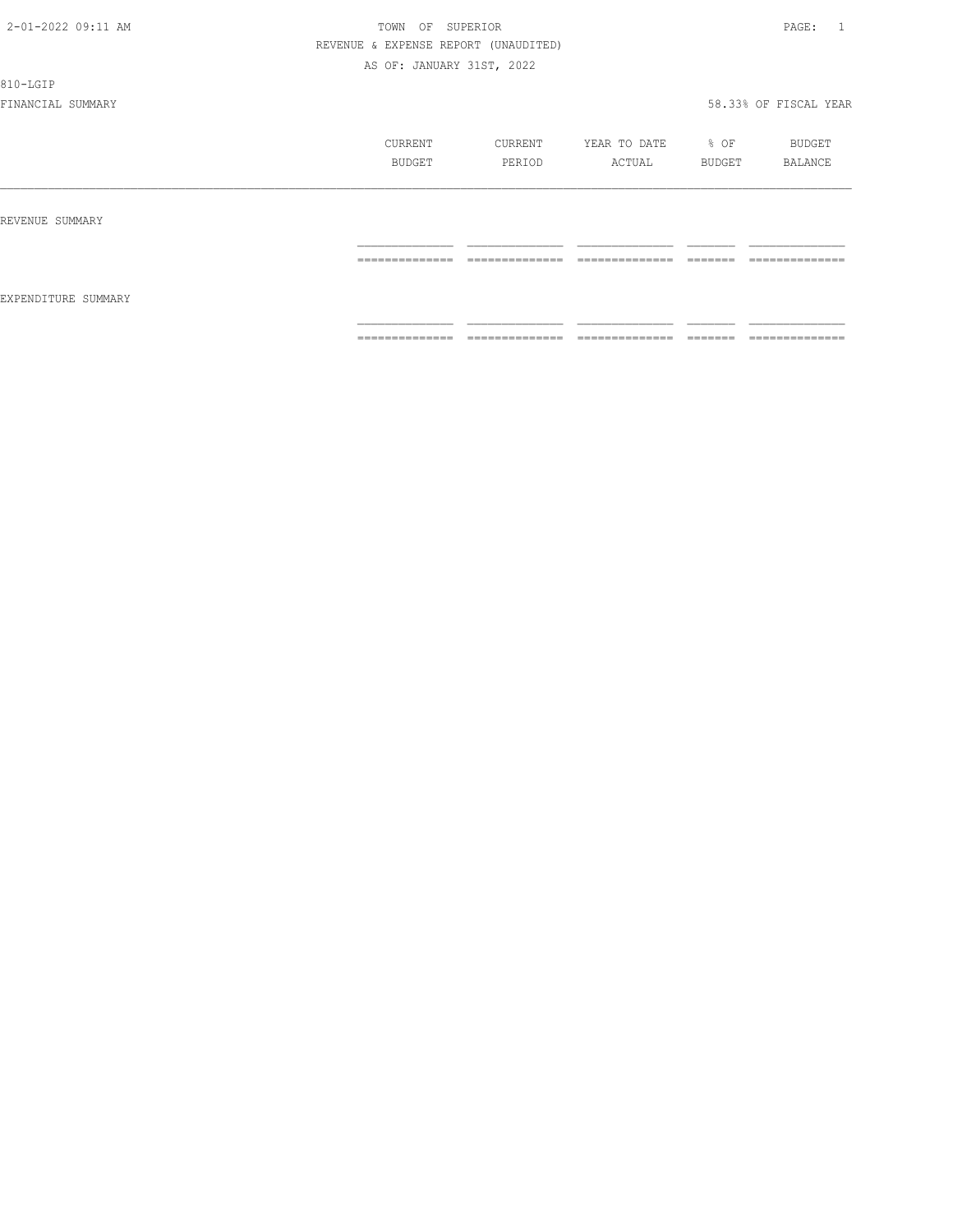#### 820-EXPLORERS

|                     | CURRENT<br>BUDGET   | CURRENT<br>PERIOD                 | YEAR TO DATE<br>ACTUAL             | % OF<br>BUDGET       | BUDGET<br>BALANCE                 |
|---------------------|---------------------|-----------------------------------|------------------------------------|----------------------|-----------------------------------|
| REVENUE SUMMARY     |                     |                                   |                                    |                      |                                   |
| EXPENDITURE SUMMARY | --------------      | --------------<br>.               | ---------------<br>.               | --------<br>________ | ---------------<br>.              |
|                     | --------------<br>. | --------------<br>_______________ | ---------------<br>_______________ | --------<br>________ | --------------<br>_______________ |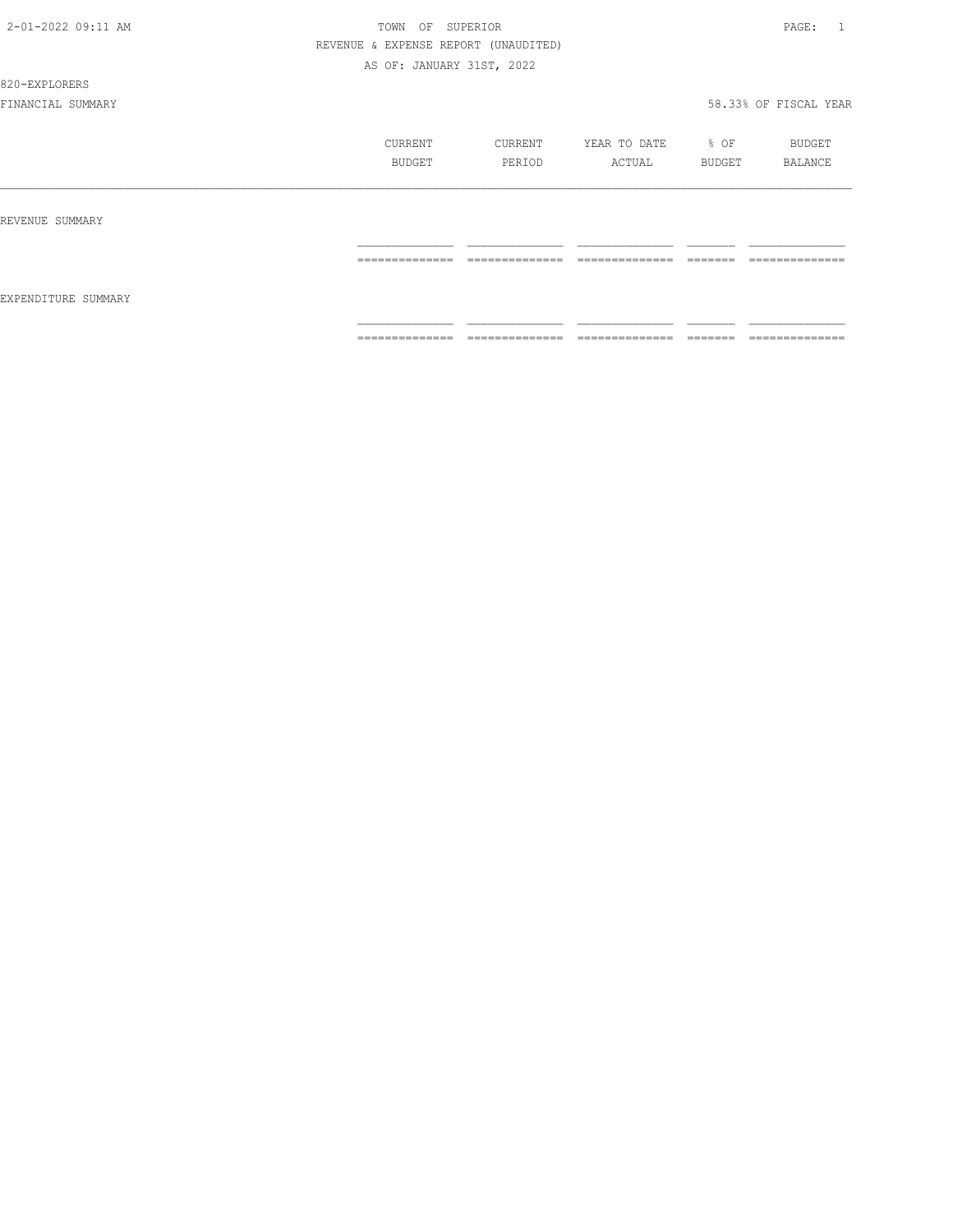|                                    | CURRENT<br><b>BUDGET</b> | CURRENT<br>PERIOD   | YEAR TO DATE<br>ACTUAL     | % OF<br><b>BUDGET</b> | <b>BUDGET</b><br><b>BALANCE</b>      |
|------------------------------------|--------------------------|---------------------|----------------------------|-----------------------|--------------------------------------|
| REVENUE SUMMARY                    |                          |                     |                            |                       |                                      |
| NON-DEPARTMENTAL                   | 0.00                     | 0.00                | 7,075.00 0.00 ( 7,075.00)  |                       |                                      |
| TOTAL REVENUES                     | 0.00<br>==============   | 0.00<br>=========== | 7,075.00<br>============== |                       | $0.00$ ( $7,075.00$ )<br>=========== |
| EXPENDITURE SUMMARY                |                          |                     |                            |                       |                                      |
| NON-DEPARTMENTAL                   | 0.00                     | 0.00                | 2,120.36 0.00 (2,120.36)   |                       |                                      |
| TOTAL EXPENDITURES                 | 0.00                     | 0.00                | 2,120.36                   |                       | $0.00$ ( $2,120.36$ )                |
| REVENUES OVER/(UNDER) EXPENDITURES | 0.00                     | 0.00                | 4,954.64                   |                       | (4, 954.64)                          |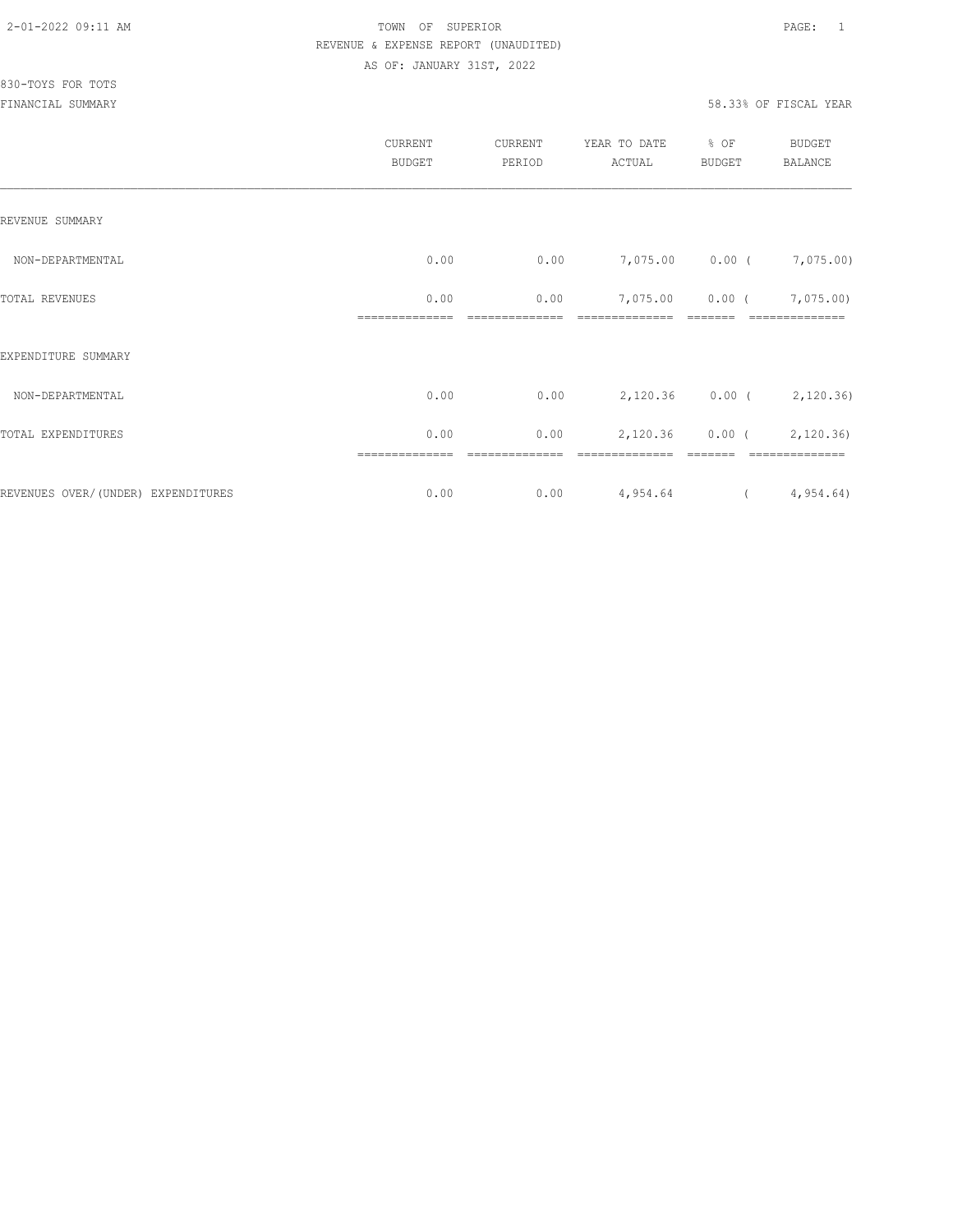#### 840-GENERAL FIXED ASSETS FINANCIAL SUMMARY 58.33% OF FISCAL YEAR

| CURRENT       | CURRENT | YEAR TO DATE | % OF          | BUDGET  |
|---------------|---------|--------------|---------------|---------|
| <b>TIDGET</b> |         | ACTUAL       | <b>BUDGET</b> | BALANCE |
|               |         |              |               |         |

#### REVENUE SUMMARY

|                     | ____________            |                 |                 |            |
|---------------------|-------------------------|-----------------|-----------------|------------|
|                     | __________<br>_________ | ----<br>--      | _______         |            |
|                     |                         |                 |                 |            |
| EXPENDITURE SUMMARY |                         |                 |                 |            |
|                     |                         |                 |                 |            |
|                     | _______________         | _______________ | _______________ | __________ |